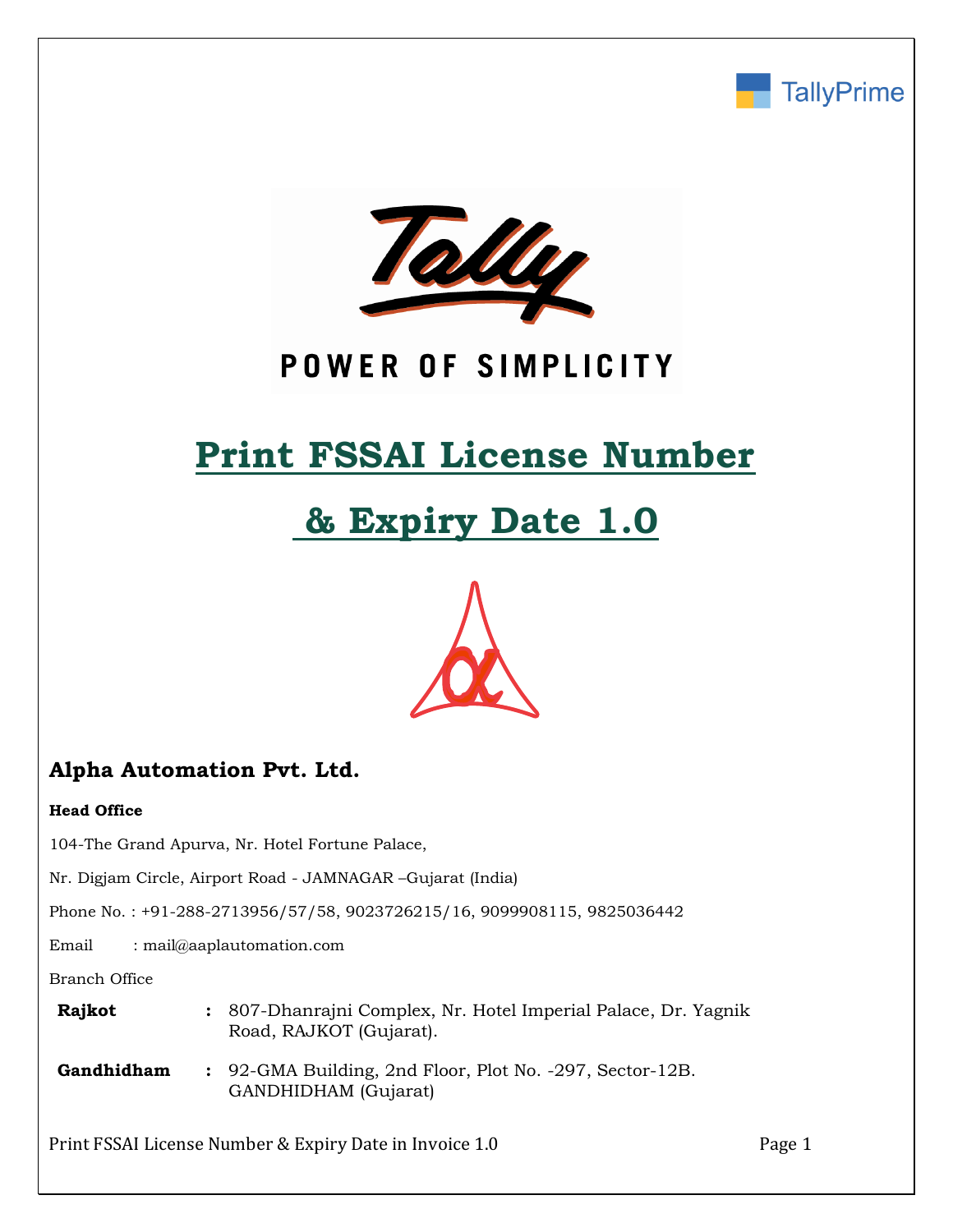

© 2021 Alpha Automation Pvt. Ltd. All rights reserved.

Tally, Tally 9, Tally9, Tally.ERP, Tally.ERP 9, Shoper, Shoper 9, Shoper POS, Shoper HO, Shoper 9 POS, Shoper 9 HO, TallyDeveloper, Tally.Server 9, Tally Developer, Tally. Developer 9, Tally.NET, Tally Development Environment, TallyPrime, TallyPrimeDeveloper, TallyPrime Server, Tally Extender, Tally Integrator, Tally Integrated Network, Tally Service Partner, TallyAcademy & Power of Simplicity are either registered trademarks or trademarks of Tally Solutions Pvt. Ltd. in India and/or other countries. All other trademarks are properties of their respective owners.

Version: Alpha Automation Pvt. Ltd. / Print FSSAI License Number in Invoice / 1.0 / Otc-2021

Print FSSAI License Number & Expiry Date in Invoice 1.0 Page 2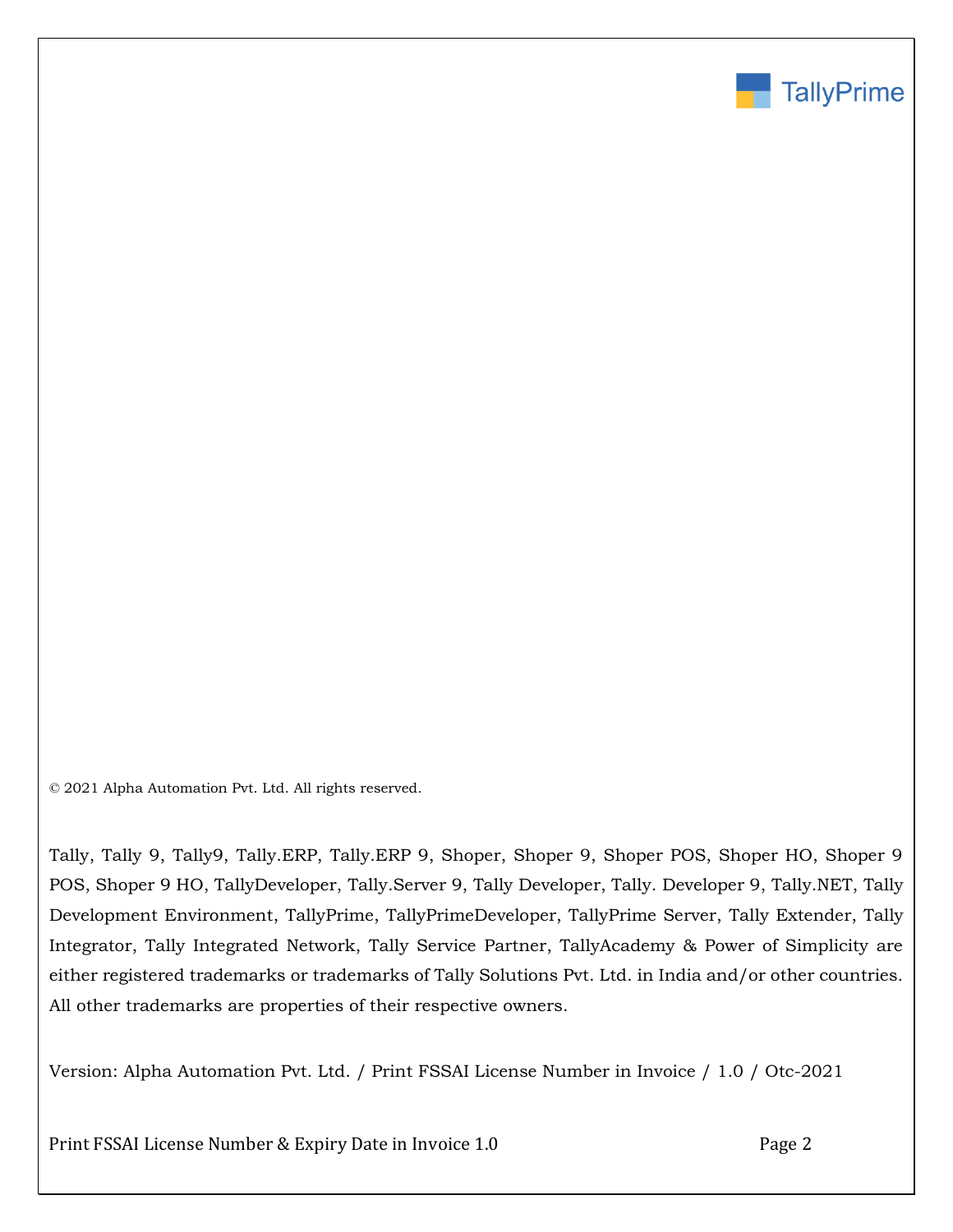

## **Print FSSAI License Number & Expiry Date**

## **1.0**

### **Introduction**

This module gives the option of Printing FSSAI Number and License Expiry date In Tally Invoice.

### **Benefits**

• Invoice Print with FSSAI Number and Expiry date after company Details.

### **What's New?**

Compatible with TallyPrime.

**Important!** Take back up of your company data before activating the Addon.

Once you try/purchase an Add-on, follow the steps below to configure the Add-on and use it.

## **Setup Guide**

1. Update your license by going to **Gateway of Tally**  $\rightarrow$  **F1: Help**  $\rightarrow$  **Settings**  $\rightarrow$ **License Manage License F5: Update**

(In case you are using a multi-site account, you will need to configure TallyPrime to activate the Add-on for a particular site. Click here for the steps.)

- 2. Shut down and Restart TallyPrime and open your company.
- 3. Press **Ctrl + Alt + H** at any menu screen to open the user manual. In case of multiple Add-on, **Add-On Help** screen will pop-up to select Add-on Manua

|               | <b>Add-On Help</b> |  |         |
|---------------|--------------------|--|---------|
| Select add-on |                    |  | 8aNkinα |
|               | List of Add-Ons    |  |         |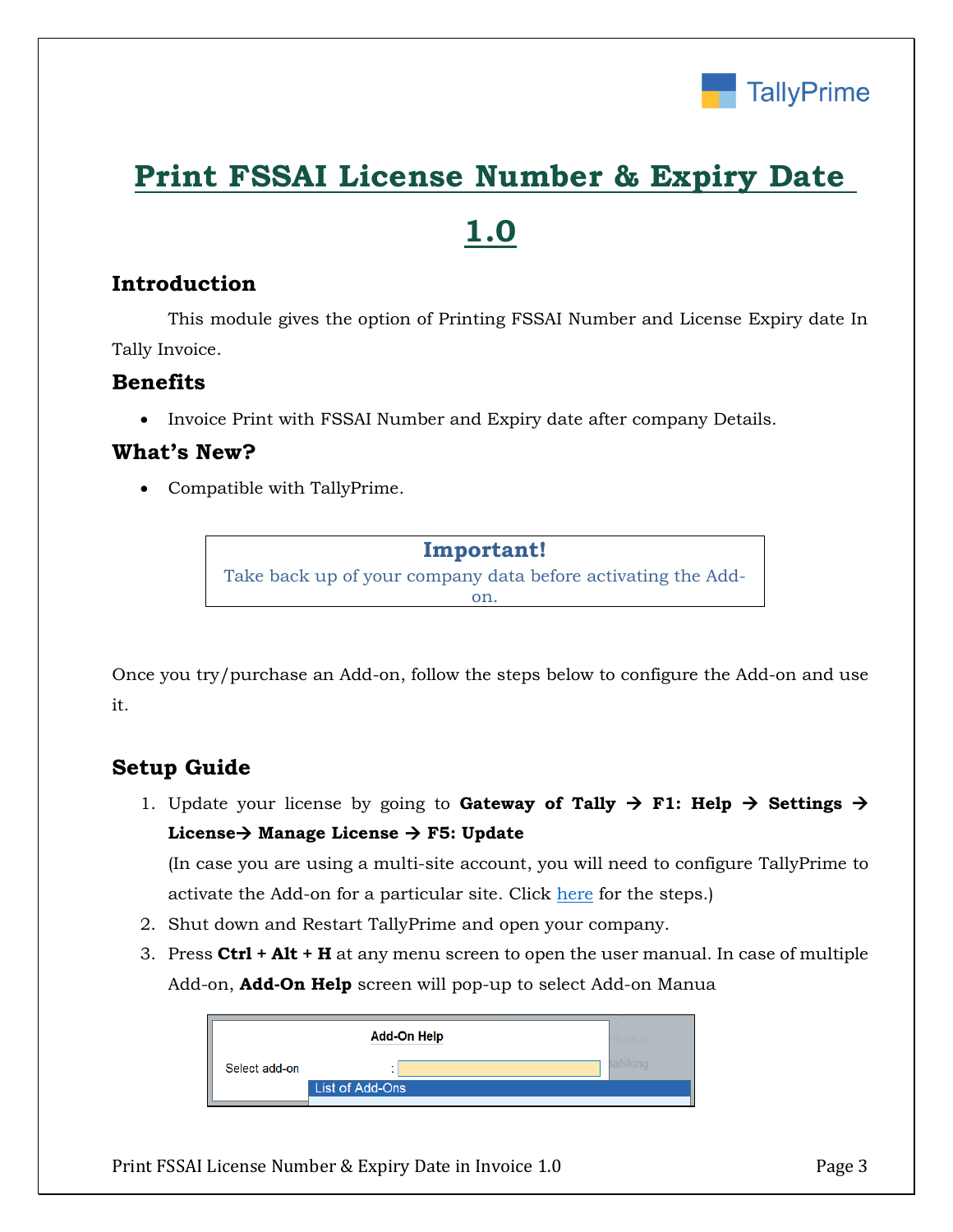

#### **4. Activate the Add-on.**

#### *For TallyPrime Release 1.0*

Go to Gateway of Tally  $\rightarrow$  F1: Help  $\rightarrow$  TDL & Add-On  $\rightarrow$  F6: Add-On Features. Alternatively, you may press **CTRL + ALT + T** from any menu to open TDL Management report and then press **F6: Add-On Features**

Set "Yes" to the option "**Enable FSSAI License Number & Expiry Date?**"

| <b>Add-On Features</b>                              |
|-----------------------------------------------------|
|                                                     |
| ? Yes<br>Enable FSSAI License Number & Expirty Date |
|                                                     |
|                                                     |
|                                                     |
|                                                     |
|                                                     |
|                                                     |
|                                                     |
|                                                     |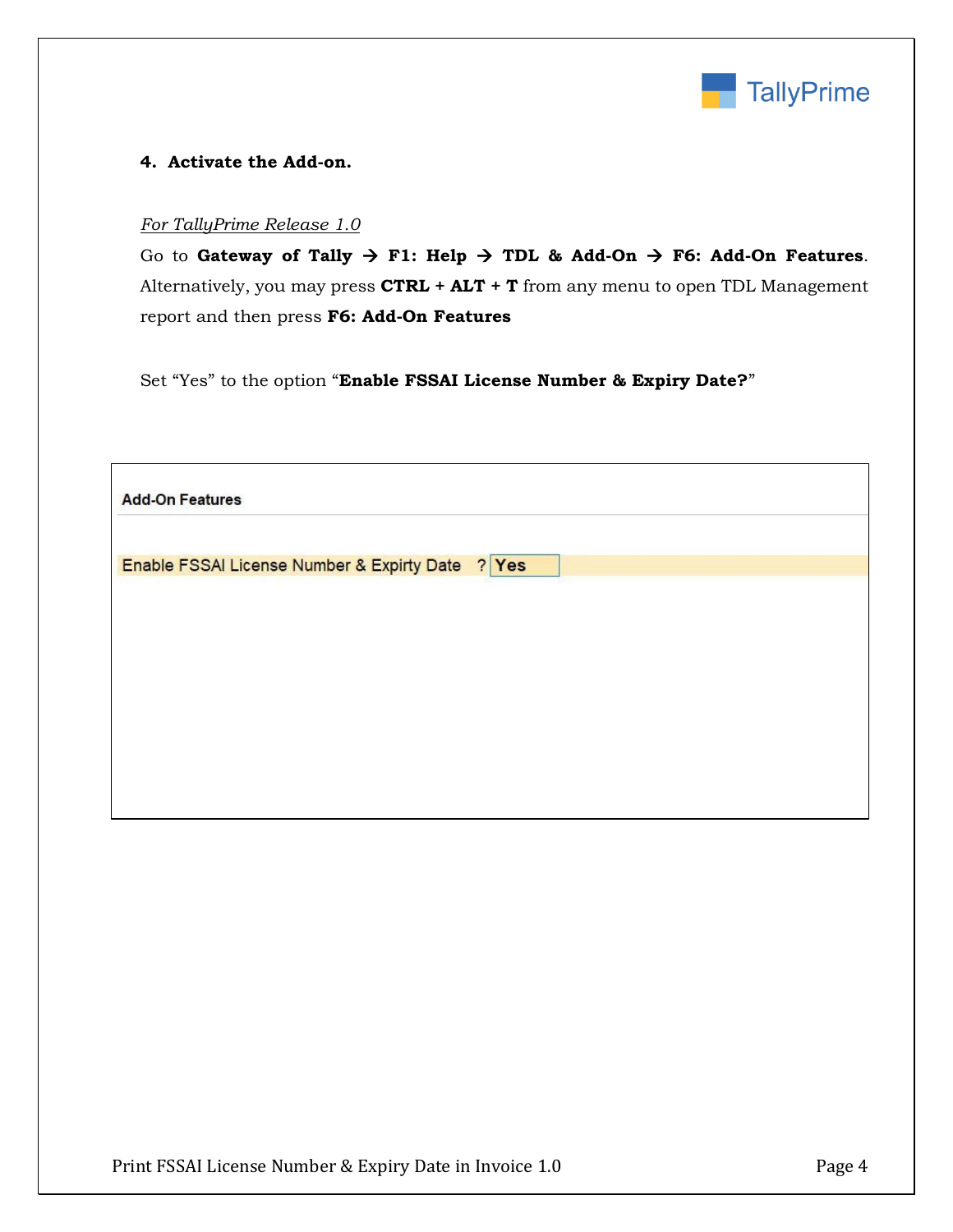

## 5. **Enter Company's FSSAI Number and Expiry Date after Pan Number.**  $F11 \rightarrow (Ctrl + I)$  More Details  $\rightarrow$  PAN/CIN Details

| <b>PAN/CIN Details</b>                          |                       |  |  |  |  |  |
|-------------------------------------------------|-----------------------|--|--|--|--|--|
| PAN/Income tax no                               | AAAPL01234            |  |  |  |  |  |
| Corporate Identity No. (CIN)                    | U12345GJ1001ATA039109 |  |  |  |  |  |
| Company's FSSAI License Number : 1221601000287  |                       |  |  |  |  |  |
| Company's FSSAI License Expiry date: 31-12-2021 |                       |  |  |  |  |  |

## **6. Enter FSSAI License No and Expiry Date in Ledger.**

| TallyPrime                                                       | <b>MANAGE</b>                                  |                                                       |                        |                                                                                     |                           |                                        |           |           |
|------------------------------------------------------------------|------------------------------------------------|-------------------------------------------------------|------------------------|-------------------------------------------------------------------------------------|---------------------------|----------------------------------------|-----------|-----------|
| <b>GOLD</b>                                                      | K: Company                                     | Y: Data                                               | Z: Exchange            |                                                                                     | G: Go To                  |                                        | O: Import | E: Export |
| <b>Ledger Alteration (Secondary)</b>                             |                                                |                                                       |                        |                                                                                     | <b>Alpha Demo Company</b> |                                        |           |           |
| English<br>Name                                                  | : <b>Global Traders</b>                        |                                                       |                        |                                                                                     |                           |                                        |           |           |
| Under<br>Maintain balances bill-by-bill<br>Default credit period | Check for credit days during voucher entry: No | : Rajasthan Debtors<br>(Sundry Debtors)<br>$\div$ Yes |                        | <b>Mailing Details</b><br>Name<br>Address                                           |                           | : Global Traders<br>: Jaipur           |           |           |
| <b>FSSAI License Number</b>                                      |                                                | :78941256412                                          |                        | State<br>Country<br>Pincode<br><b>Banking Details</b>                               | t                         | : Rajasthan<br>$:$ India               |           |           |
| FSSAI License Expiry date                                        |                                                | $: 1-4-2022$                                          |                        | Provide bank details<br><b>Tax Registration Details</b>                             |                           | : No                                   |           |           |
|                                                                  |                                                |                                                       |                        | PAN/IT No.<br><b>Registration type</b><br><b>GSTIN/UIN</b><br>Set/Alter GST details | ÷                         | : Regular<br>: 08ABECA6673L1ZE<br>: No |           |           |
|                                                                  |                                                |                                                       | <b>Opening Balance</b> | (on 1-Apr-20) :                                                                     |                           |                                        |           |           |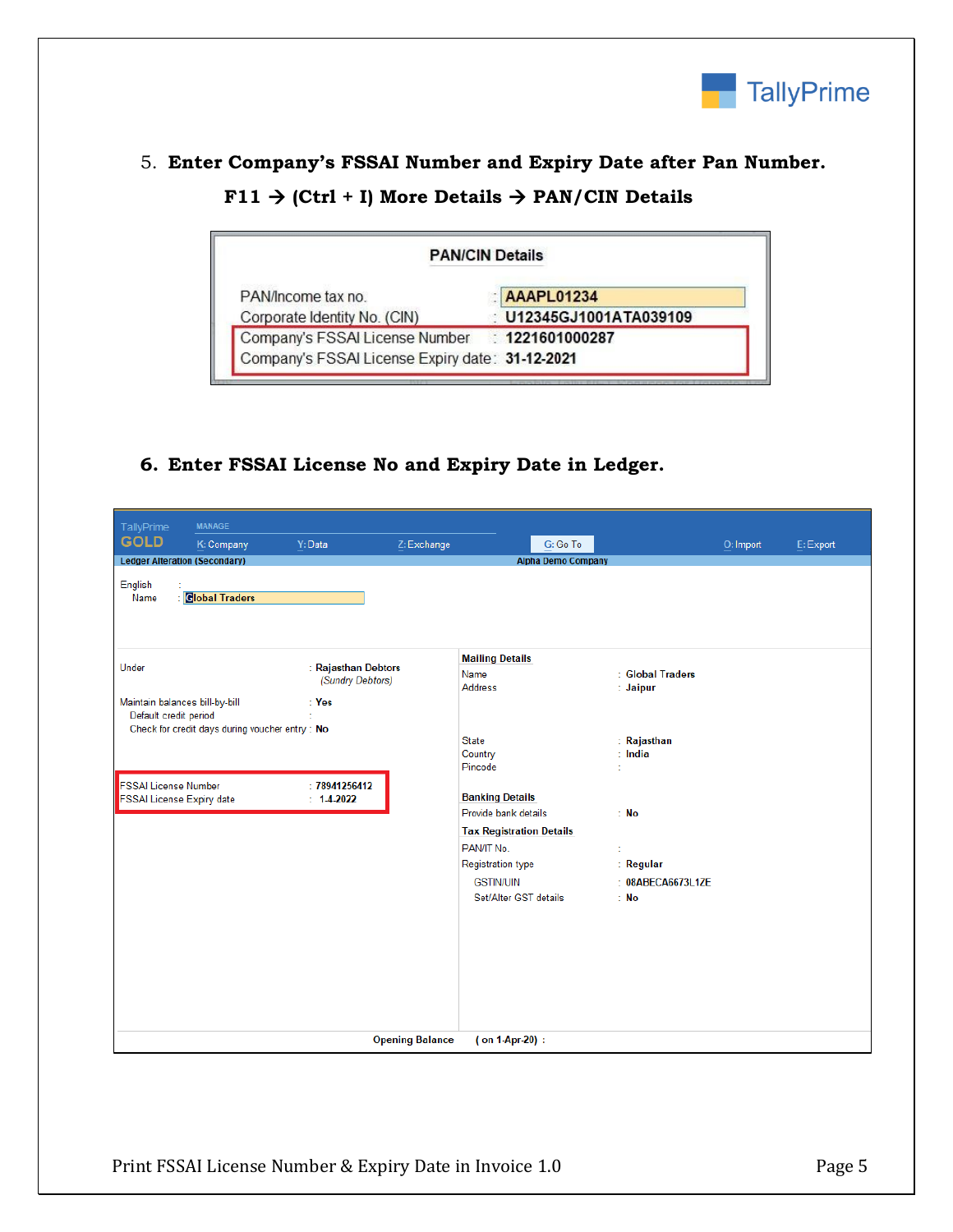

#### **7.** Go to Gateway of Tally  $\rightarrow$  Alter  $\rightarrow$  Voucher Type  $\rightarrow$  Select sales voucher.

#### Set **"Yes"** to "**Enable FSSAI License Number & Expiry Date?**"

| <b>MANAGE</b><br>TallyPrime                        |                        |                                                          |                                                               |                        |        |  |
|----------------------------------------------------|------------------------|----------------------------------------------------------|---------------------------------------------------------------|------------------------|--------|--|
| <b>GOLD</b><br>K: Company                          | Y: Data<br>Z: Exchange | G: Go To                                                 | O: Import                                                     | E: Export<br>M: E-mail | P: Pri |  |
| <b>Voucher Type Alteration (In Developer Mode)</b> |                        | <b>Alpha Automation - Jamnagar</b>                       |                                                               |                        |        |  |
| : Sales<br>Name<br>(alias)<br>Ť                    |                        |                                                          |                                                               |                        |        |  |
|                                                    |                        |                                                          |                                                               |                        |        |  |
|                                                    |                        |                                                          |                                                               |                        |        |  |
|                                                    |                        |                                                          | Printing                                                      |                        |        |  |
| General                                            |                        | Print voucher after saving                               |                                                               | <b>Name of Class</b>   |        |  |
| Select type of voucher                             | : Sales                | Enable Printing of FSSAI License Number in Invoice ? Yes | : No                                                          | <b>Sales Class</b>     |        |  |
| Abbreviation                                       | : Sale                 |                                                          | Enable Printing of FSSAI License Expiry date in Invoice ? Yes |                        |        |  |
| Activate this Voucher Type                         | : Yes                  |                                                          |                                                               |                        |        |  |
| Method of voucher numbering                        | Automatic              |                                                          |                                                               |                        |        |  |
| Use advanced configuration                         | : No                   | Use for POS invoicing                                    | : No                                                          |                        |        |  |
| Use effective dates for vouchers                   | : No                   | Default title to print                                   |                                                               |                        |        |  |
| Allow zero-valued transactions                     | : No                   | Default bank                                             | : ◆ Not Applicable                                            |                        |        |  |
| Make this voucher type as 'Optional' by default    | : No                   | Default jurisdiction                                     |                                                               |                        |        |  |
| Allow narration in voucher                         | Yes                    | Set/alter declaration                                    | : No                                                          |                        |        |  |
| Provide narrations for each ledger in voucher      | : No                   |                                                          |                                                               |                        |        |  |
|                                                    |                        |                                                          |                                                               |                        |        |  |
|                                                    |                        |                                                          |                                                               |                        |        |  |
| Enable default accounting allocations              | : No                   |                                                          |                                                               |                        |        |  |
|                                                    |                        |                                                          |                                                               |                        |        |  |
|                                                    |                        |                                                          |                                                               |                        |        |  |
|                                                    |                        |                                                          |                                                               |                        |        |  |
|                                                    |                        |                                                          |                                                               |                        |        |  |
|                                                    |                        |                                                          |                                                               |                        |        |  |
|                                                    |                        |                                                          |                                                               |                        |        |  |
|                                                    |                        |                                                          |                                                               |                        |        |  |
|                                                    |                        |                                                          |                                                               |                        |        |  |

Note. Control only For the Ledger (Party) FSSAI License and expiry.

Print FSSAI License Number & Expiry Date in Invoice 1.0 Page 6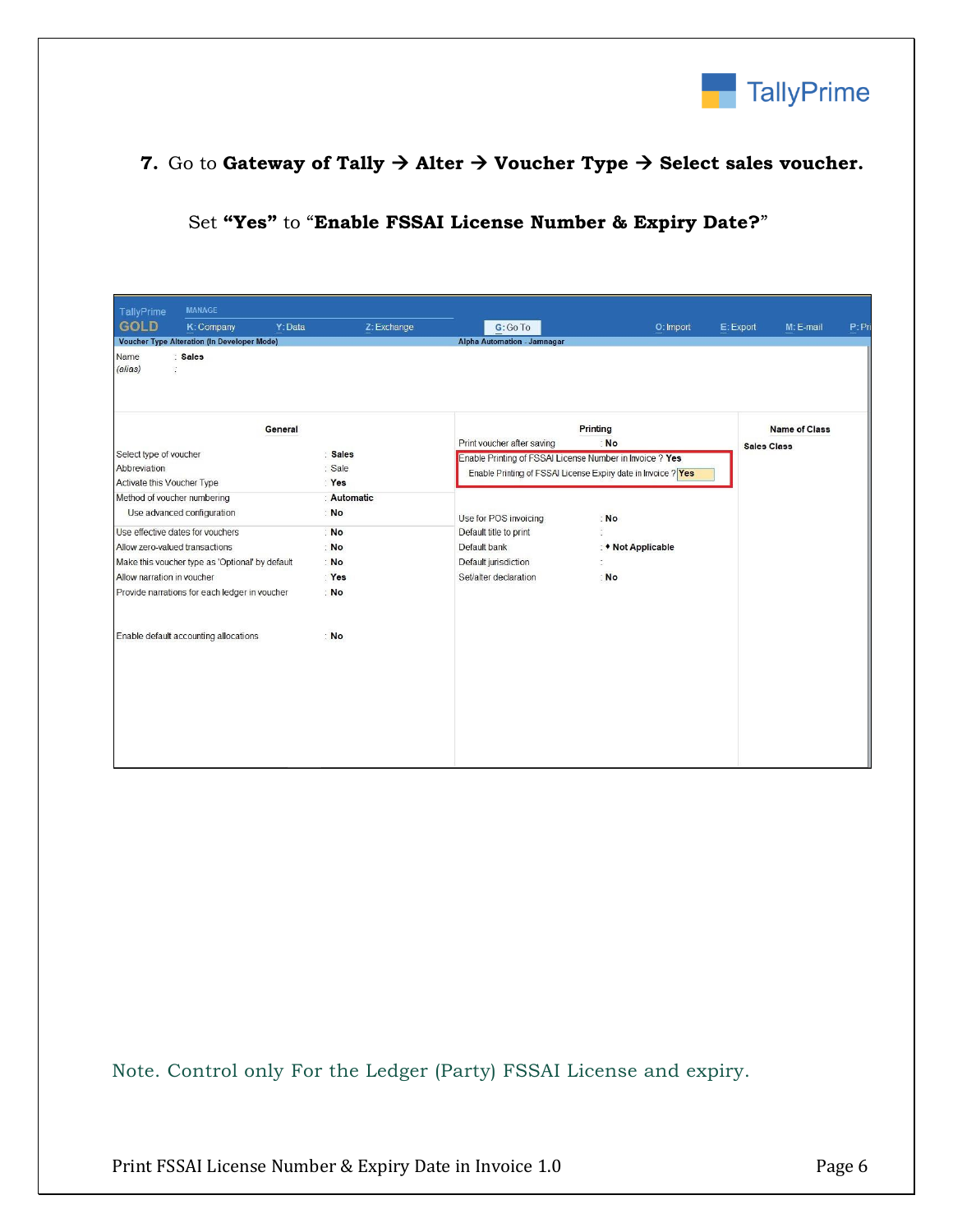

### 8. **Sales bill with FSSAI License Number and Expiry Date.**

| TallyPrime                                                                              |                                                                                                                                                                                                                                            | <b>MANAGE</b>  |                          |        |                  |                       |                       |           |  |                |          |
|-----------------------------------------------------------------------------------------|--------------------------------------------------------------------------------------------------------------------------------------------------------------------------------------------------------------------------------------------|----------------|--------------------------|--------|------------------|-----------------------|-----------------------|-----------|--|----------------|----------|
| <b>GOLD</b>                                                                             |                                                                                                                                                                                                                                            | K: Company     | Y: Data                  |        | Z: Exchange      |                       |                       | $G:Go$ To |  |                |          |
|                                                                                         |                                                                                                                                                                                                                                            | $\overline{2}$ | 6<br>$\overline{7}$<br>5 | 8<br>9 | 10 <sup>10</sup> | 11<br>12 <sup>2</sup> | 13 <sup>5</sup><br>14 | 15<br>16  |  | 17<br>18<br>19 | 20<br>21 |
|                                                                                         |                                                                                                                                                                                                                                            |                |                          |        |                  |                       |                       |           |  |                |          |
|                                                                                         |                                                                                                                                                                                                                                            |                |                          |        |                  |                       |                       |           |  |                |          |
|                                                                                         |                                                                                                                                                                                                                                            |                |                          |        |                  |                       |                       |           |  |                |          |
|                                                                                         |                                                                                                                                                                                                                                            |                |                          |        |                  |                       |                       |           |  |                |          |
|                                                                                         |                                                                                                                                                                                                                                            |                |                          |        |                  |                       |                       |           |  |                |          |
|                                                                                         |                                                                                                                                                                                                                                            |                |                          |        |                  |                       |                       |           |  |                |          |
|                                                                                         |                                                                                                                                                                                                                                            |                |                          |        |                  |                       |                       |           |  |                |          |
|                                                                                         |                                                                                                                                                                                                                                            |                |                          |        |                  |                       |                       |           |  |                |          |
|                                                                                         |                                                                                                                                                                                                                                            |                |                          |        |                  |                       |                       |           |  |                |          |
|                                                                                         |                                                                                                                                                                                                                                            |                |                          |        |                  |                       |                       |           |  |                |          |
|                                                                                         |                                                                                                                                                                                                                                            |                |                          |        |                  |                       |                       |           |  |                |          |
|                                                                                         |                                                                                                                                                                                                                                            |                |                          |        |                  |                       |                       |           |  |                |          |
|                                                                                         |                                                                                                                                                                                                                                            |                |                          |        |                  |                       |                       |           |  |                |          |
|                                                                                         |                                                                                                                                                                                                                                            |                |                          |        |                  |                       |                       |           |  |                |          |
|                                                                                         |                                                                                                                                                                                                                                            |                |                          |        |                  |                       |                       |           |  |                |          |
|                                                                                         |                                                                                                                                                                                                                                            |                |                          |        |                  |                       |                       |           |  |                |          |
|                                                                                         | COLLEGE CONTROL 21 - San Andre Company<br>Mathematical and Anti-Britain Company<br>Mathematical Control of Company<br>Anne mediated Control of Company<br>Anne mediated Control of Company<br>Anne mediated Control of Company<br>Anne med |                |                          |        |                  |                       |                       |           |  |                |          |
|                                                                                         |                                                                                                                                                                                                                                            |                |                          |        |                  |                       |                       |           |  |                |          |
|                                                                                         |                                                                                                                                                                                                                                            |                |                          |        |                  |                       |                       |           |  |                |          |
|                                                                                         |                                                                                                                                                                                                                                            |                |                          |        |                  |                       |                       |           |  |                |          |
|                                                                                         |                                                                                                                                                                                                                                            |                |                          |        |                  |                       |                       |           |  |                |          |
|                                                                                         |                                                                                                                                                                                                                                            |                |                          |        |                  |                       |                       |           |  |                |          |
|                                                                                         |                                                                                                                                                                                                                                            |                |                          |        |                  |                       |                       |           |  |                |          |
|                                                                                         |                                                                                                                                                                                                                                            |                |                          |        |                  |                       |                       |           |  |                |          |
|                                                                                         |                                                                                                                                                                                                                                            |                |                          |        |                  |                       |                       |           |  |                |          |
|                                                                                         |                                                                                                                                                                                                                                            |                |                          |        |                  |                       |                       |           |  |                |          |
| 14 <sup>°</sup>                                                                         |                                                                                                                                                                                                                                            |                |                          |        |                  |                       |                       |           |  |                |          |
|                                                                                         |                                                                                                                                                                                                                                            |                | IGST                     |        |                  |                       |                       |           |  | 11,070.00      |          |
| $\begin{array}{c} \mathbf{15} \\ \mathbf{16} \\ \mathbf{17} \\ \mathbf{18} \end{array}$ |                                                                                                                                                                                                                                            |                |                          |        |                  |                       |                       |           |  |                |          |
|                                                                                         |                                                                                                                                                                                                                                            |                |                          |        |                  |                       |                       |           |  |                |          |
|                                                                                         |                                                                                                                                                                                                                                            |                |                          |        |                  |                       |                       |           |  |                |          |
|                                                                                         |                                                                                                                                                                                                                                            |                |                          |        |                  |                       |                       |           |  |                |          |
|                                                                                         |                                                                                                                                                                                                                                            |                |                          |        |                  |                       |                       |           |  |                |          |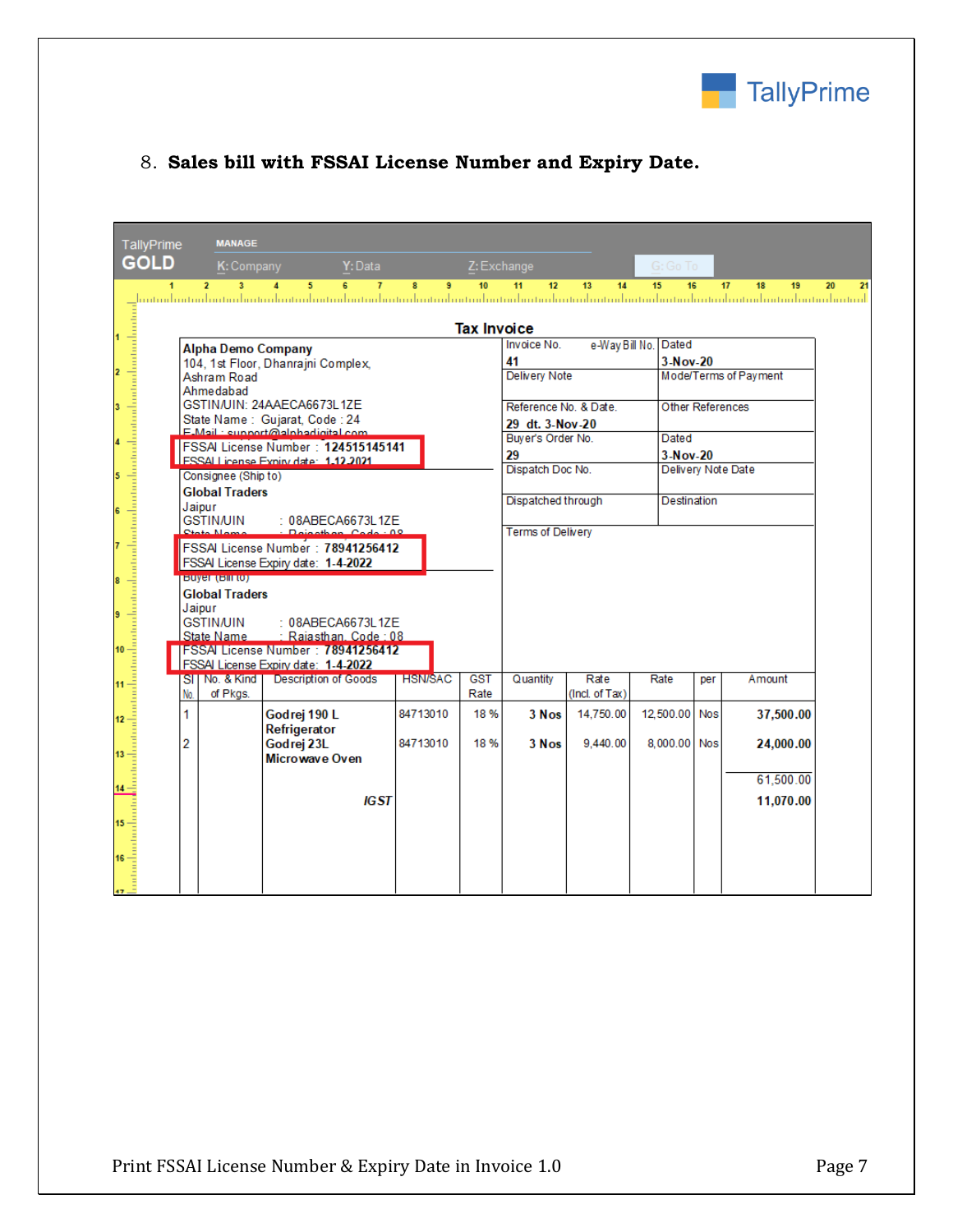

## FAQ

#### **Which version/release of TallyPrime does the add-on support?**

This add-on will work only from TallyPrime Release 2.0 onwards.

#### **How will I get support for this add-on?**

For any functional support requirements please do write to us on mail@aaplautomation.com or call us at +91-288-2713956/57/58, +91-9023726215/16, 9099908115, 9825036442.

## **If I need some enhancements / changes to be incorporated for the add-on, whom should I contact?**

Please to write to us on mail@aaplautomation.com with your additional requirements and we will revert to you in 24 hours.

#### **Will new features added be available to us?**

We offer one year availability of all support and new features free of cost. After one year, nominal subscription cost will be applicable to you to continue to get free support and updates.

#### **What will happen after one year?**

There is no fixed annual charge to be payable mandatory. However if any changes are required in our Add-On to make compatible with New Release of TallyPrime then the modification Charges will be applied.

#### **I am using a multi-site. Can I use the same Add-on for all the sites?**

No, one Add-on will work only for 1 site. You need to purchase again if you want to use the same Add-on for more sites.

#### **TDL Management screen shows errors with the Add-on. What do I do?**

Check whether the error is because of the Add-on or because of clashes between 2 TDLs (An add-on is also a TDL). In case of clashes, disable one or more TDLs and check which